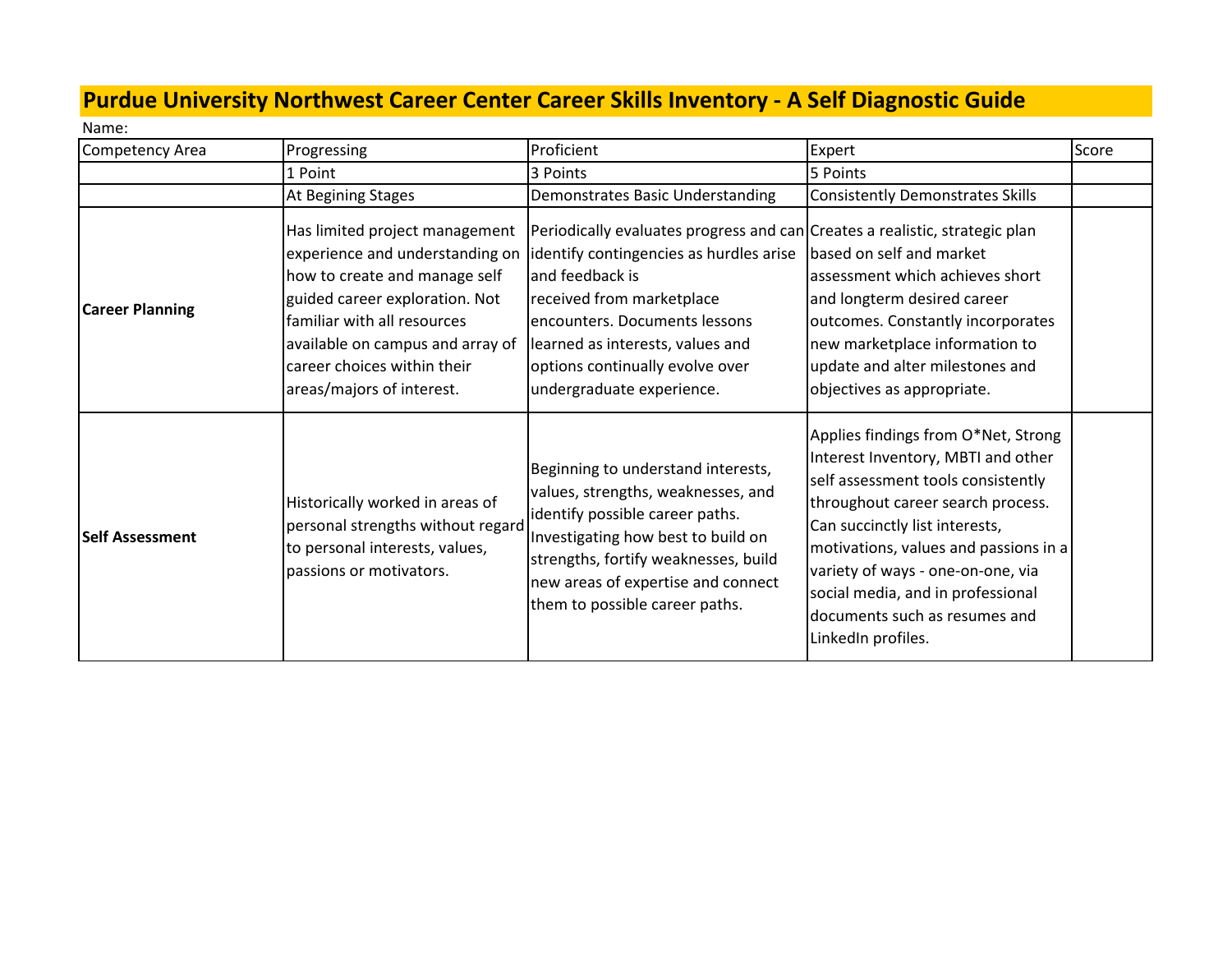| <b>Market Research</b>   | No clear understanding of what<br>can be obtained through<br>Itraditional market research on<br>post university careers. Needs to<br>better understand "employment<br>brands" and how to assess them<br>against personal interests and<br>values. | Effectively uses traditional resources<br>available to university students such as trade journals, articles, professional<br>Vault Career Insider, Hoovers,<br>Glassdoor, Bookboon, LinkedIn,<br>Facebook and other social media.                                            | Mastered all relevant research tools<br>available and applies advanced<br>research methods such as using<br>associations, and seeking targeted<br>new relationships for networking<br>purposes. Can rapidly do a<br>comprehensive assessment of an<br>opportunity. |  |
|--------------------------|---------------------------------------------------------------------------------------------------------------------------------------------------------------------------------------------------------------------------------------------------|------------------------------------------------------------------------------------------------------------------------------------------------------------------------------------------------------------------------------------------------------------------------------|--------------------------------------------------------------------------------------------------------------------------------------------------------------------------------------------------------------------------------------------------------------------|--|
| Informational Interviews | Not entirely comfortable in<br>initiating and conducting an<br>linformational interview with<br>people you don't know. Inability<br>to successfully reach out to<br>decision makers in new areas of<br>interest.                                  | Able to demonstrate a professional<br>approach to obtaining and conducting<br>an informational interview,<br>demonstrates preparation via<br>questions, and leaving a good<br>impression.                                                                                    | Professional informational<br>interviewer with a customized<br>approach specific to the audience's<br>role and business, brings enthusiasm<br>and information to interviewer, and<br>constantly obtains leads and<br>additional contacts via this method.          |  |
| Networking               | Not always aware of how one is<br>being perceived. Uncomfortable<br>in new social situations while<br>communicating a 30 second, 2<br>minute or longer overview of<br>career interests.                                                           | Has started to build networks for long<br>term objectives, not just short term<br>job needs. Is generally comfortable<br>speaking to new individuals, and<br>reaching out to professional<br>organizations, in addition to<br>demonstrating skills employers are<br>seeking. | <b>Strategically establishes</b><br>relationships to serve short and long-<br>term goals, stays in touch with many<br>connections, and provides insight<br>and knowledge valued by new<br>contacts which encourages<br>consistent communication.                   |  |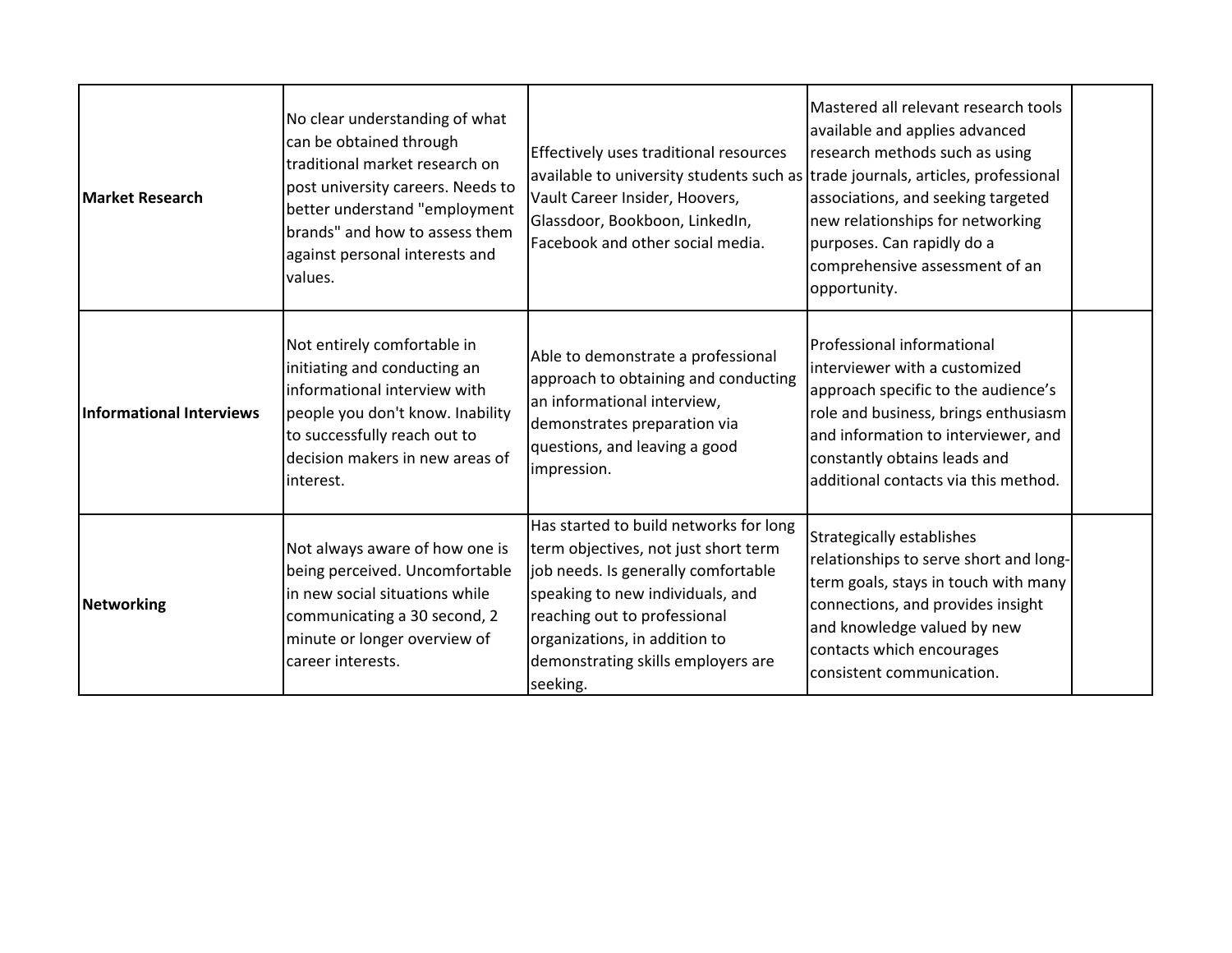| <b>Resume</b>        | Document lists education and<br>experience with no insight into<br>future objectives or capabilities. | Professional document succinctly<br>listing experiences, education and<br>interests while considering and<br>appealing to a particular target<br>industry or functional area.<br>Demonstrates some results and what<br>was acomplished because you were in<br>a particular postiion, (not just a<br>regurgitation of the job description.) | Consistently develops a customized,<br>future-oriented résumé which<br>clearly highlights interest, skills and<br>values sought at their targeted hiring<br>organizations. No mistakes.                                                                                                                                                                                                                      |  |
|----------------------|-------------------------------------------------------------------------------------------------------|--------------------------------------------------------------------------------------------------------------------------------------------------------------------------------------------------------------------------------------------------------------------------------------------------------------------------------------------|--------------------------------------------------------------------------------------------------------------------------------------------------------------------------------------------------------------------------------------------------------------------------------------------------------------------------------------------------------------------------------------------------------------|--|
| LinkedIn Profile     | Has no picture on their profile,<br>and very basic data, if any profile<br>at all.                    | Basic profile with less than 50 links<br>containing some memberships in<br>target groups, organizations. Some<br>indications of future career interests<br>beyond choice of major or minor.<br>Understands and utilizes advanced<br>search capabilities.                                                                                   | Complete profile with a professional<br>objective, containing contact<br>information, a photo, many links and<br>membership in groups which<br>demonstrate interests in career<br>objective/s. Expertise includes abilty<br>to use advanced search and group<br>discussions to amplify profile and<br>signal career interests.                                                                               |  |
| <b>Cover Letters</b> | Able to create a basic letter<br>communicating interest and<br>support for candidacy.                 | Professional business document<br>demonstrating interest and rationale<br>for your candidacy. Succinct,<br>organized, error free - not a template.<br>Wherever possible, concisely<br>addresses requirements as set out in<br>job description.                                                                                             | Concise, customized, one page<br>(three paragraph) letter, clearly<br>communicating objective/s and<br>credentials beyond attached resume<br>which support candidacy, and a clear<br>plan for follow-up. Ideally,<br>demonstrates research beyond the<br>obvious, names internal employees<br>who may recommend you, or you<br>have contacted during your due<br>diligence. Clear on pro-active<br>followup. |  |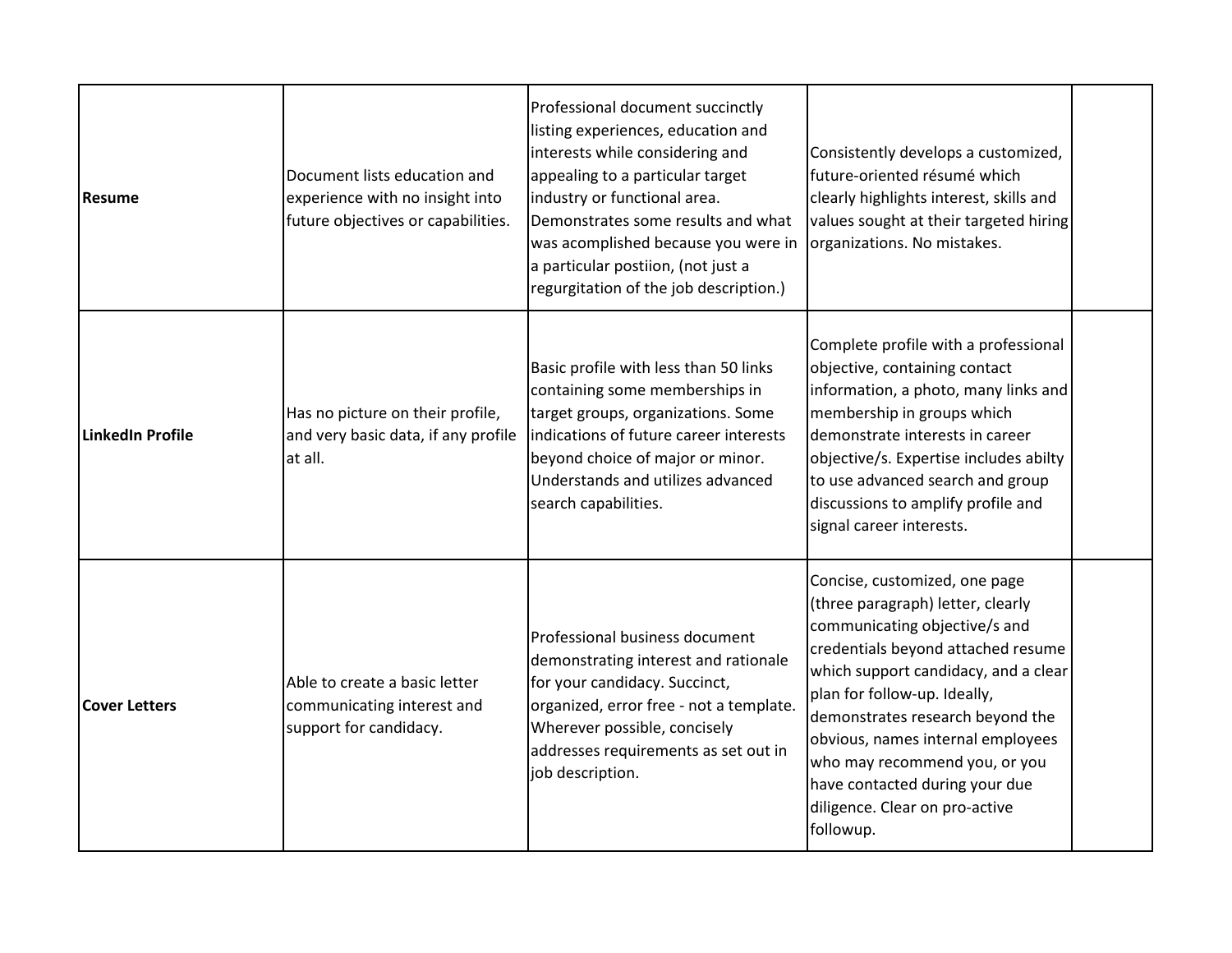| Interviewing | Prepared to address issues<br>around skills, interests and how<br>one has worked in past<br>professional situations.<br>Understands interviewer's<br>perspective and basic criteria for<br>evaluation. | Enters interview clear on job<br>description, personal interests, values<br>and fit, and questions needed to<br>reconcile gaps. Presents prepared<br>stories using STAR method to highlight Prepared for behavorial interviewing<br>competencies which are most relevant ((STAR), brings additional resumes, is<br>to the specific position. Timely, polite,<br>professional, not too wordy,<br>comfortable conducting a two-way<br>conversation. | Enters interview with a clear<br>communication strategy to focus on<br>several key issues (particular<br>strengths required by position,<br>closing gaps on experience one<br>doesn't have, etc.) Listens carefully<br>and answers all questions, checking<br>for understanding where needed.<br>ready with questions that<br>demonstrate interest, enthusiasm,<br>research ability, and is sensitive to<br>interviewer's perspective and time<br>constraints. Immediately sends<br>follow-up thank you note,<br>customized with a reference or two<br>with regards to a discussed topic. |  |
|--------------|--------------------------------------------------------------------------------------------------------------------------------------------------------------------------------------------------------|---------------------------------------------------------------------------------------------------------------------------------------------------------------------------------------------------------------------------------------------------------------------------------------------------------------------------------------------------------------------------------------------------------------------------------------------------|-------------------------------------------------------------------------------------------------------------------------------------------------------------------------------------------------------------------------------------------------------------------------------------------------------------------------------------------------------------------------------------------------------------------------------------------------------------------------------------------------------------------------------------------------------------------------------------------|--|
|--------------|--------------------------------------------------------------------------------------------------------------------------------------------------------------------------------------------------------|---------------------------------------------------------------------------------------------------------------------------------------------------------------------------------------------------------------------------------------------------------------------------------------------------------------------------------------------------------------------------------------------------------------------------------------------------|-------------------------------------------------------------------------------------------------------------------------------------------------------------------------------------------------------------------------------------------------------------------------------------------------------------------------------------------------------------------------------------------------------------------------------------------------------------------------------------------------------------------------------------------------------------------------------------------|--|